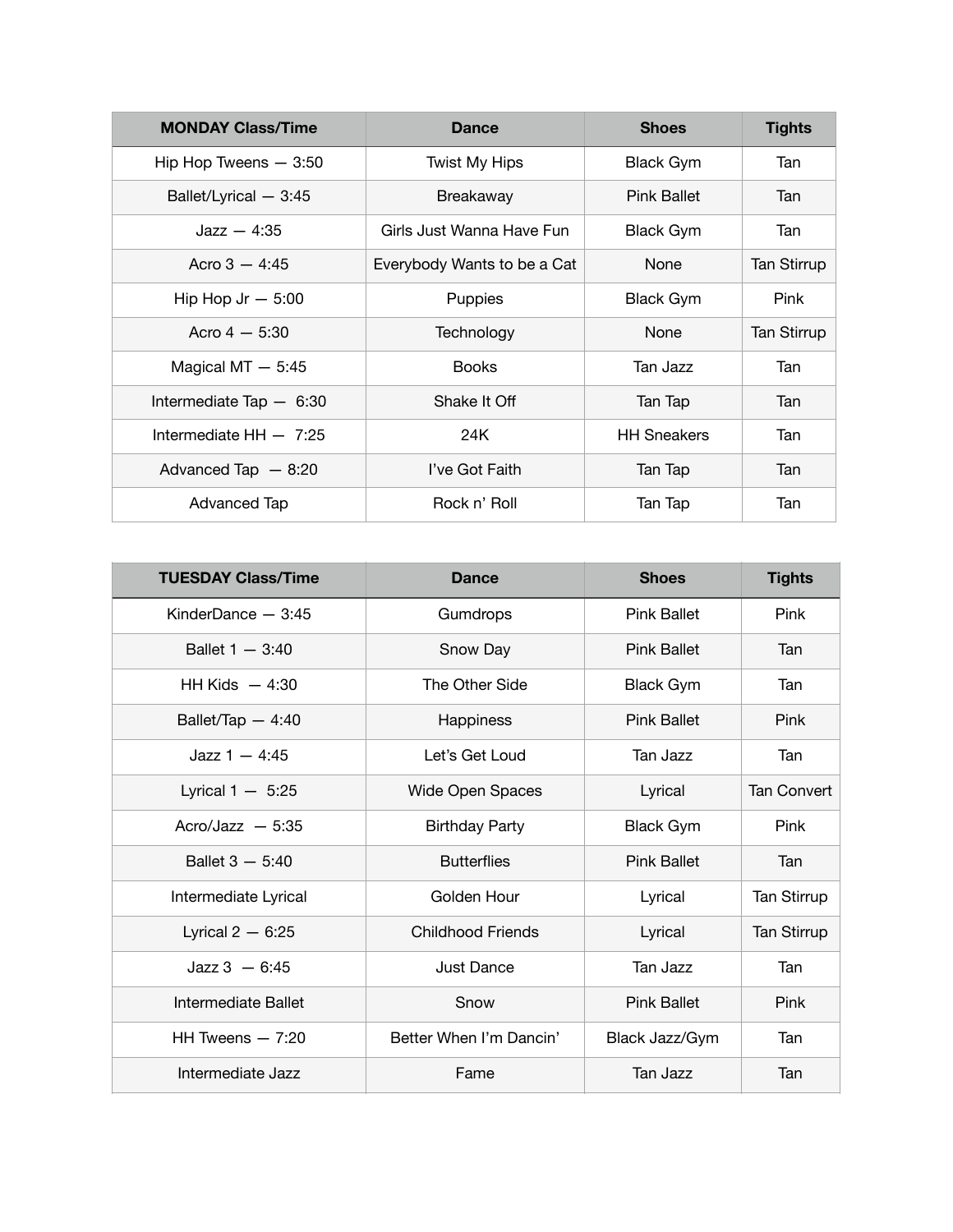| <b>TUESDAY Class/Time</b> | Dance                  | <b>Shoes</b>       | <b>Tights</b> |
|---------------------------|------------------------|--------------------|---------------|
| Adv Hip Hop               | Mi Gente               | <b>HH Sneakers</b> | Tan           |
| Jr Musical Theater        | Razzle Dazzle          | Character          | Tan           |
| Jr Musical Theater        | Spread the Love Around | Tan Jazz           | Tan           |

| <b>WEDNESDAY</b><br><b>Class/Time</b> | <b>Dance</b>             | <b>Shoes</b>       | <b>Tights</b>      |
|---------------------------------------|--------------------------|--------------------|--------------------|
| KinderDance $-10:30$                  | C is for Cookie          | <b>Pink Ballet</b> | Pink               |
| Acro $1 - 3:45$                       | <b>Girl Party</b>        | None               | <b>Tan Stirrup</b> |
| Ballet/Tap Intro - 3:45               | Put on a Happy Face      | Black Tap          | Pink               |
| Ballet $2 - 4:30$                     | Springtime               | <b>Pink Ballet</b> | Tan                |
| Musical Theater Intro $-4:45$         | Hakuna Matata            | <b>Black Jazz</b>  | Tan                |
| $Jazz 2 - 5:35$                       | Let's Get Loud           | Tan Jazz           | Tan                |
| Acro $2 - 5:40$                       | Fabulous                 | None               | Tan Stirrup        |
| Hip Hop Tweens $-6:20$                | <b>Twist My Hips</b>     | Black Jazz/Gym     | Tan                |
| Intermediate Pointe - 6:30            | Soul Mates               | Pointe             | Pink               |
| Tap $2 - 6:35$                        | Happy Feet               | Tan Tap            | Tan                |
| Lyrical $2 - 7:30$                    | <b>Childhood Friends</b> | Lyrical            | <b>Tan Stirrup</b> |
| Adv Contemporary                      | Feel Again               | None               | <b>Tan Stirrup</b> |
| <b>Adv Pointe</b>                     | Do Your Thing            | Pointe             | Pink               |

| <b>THURSDAY Class/Time</b> | Dance                   | <b>Shoes</b>       | <b>Tights</b> |
|----------------------------|-------------------------|--------------------|---------------|
| Ballet/Tap $-3:45$         | <b>Happiness</b>        | <b>Pink Ballet</b> | Tan           |
| Hip Hop Jr $-3:45$         | Puppies                 | <b>Black Gym</b>   | Pink          |
| Ballet/Lyrical - 3:55      | Gift of a Friend        | Pink Ballet        | Tan           |
| Acro/Jazz $-4:30$          | <b>FroYo</b>            | <b>Black Gym</b>   | Tan           |
| Ballet $2 - 4:40$          | Springtime              | Pink Ballet        | Tan           |
| $\text{Jazz} - 4:55$       | Life's What You Make It | <b>Black Gym</b>   | Tan           |
| $Jazz 2 - 5:45$            | Something to Dance For  | Tan Jazz           | Tan           |

<u> 1989 - Johann John Stein, marwolaethau (b. 1989)</u>